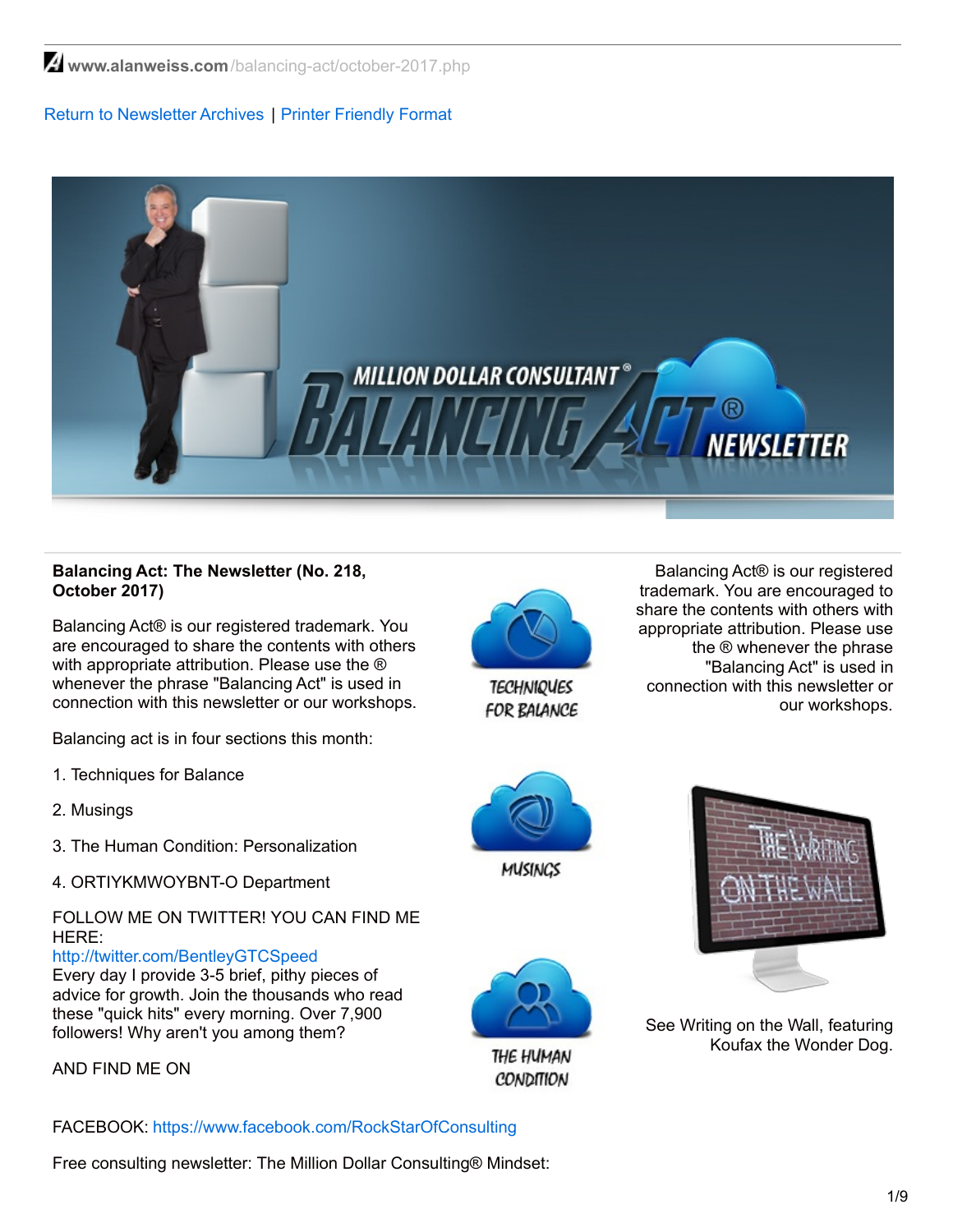# [https://www.alanweiss.com/million-dollar](https://www.alanweiss.com/million-dollar-consulting-mindset/)consulting-mindset/

Monthly, fast advice on consulting techniques with case studies.

ORTIYKMWOYRNT-O





• The conflict isn't between fast and slow, it's between fast and procrastination. Do it now. Things won't get done if you don't.

• Don't argue with the powerless. Ask, "Who has the authority to make this decision?"

• Start each day with the same positive, rewarding actions. That's how stars prepare for a performance or a competition.

• The correct metrics are essential. Rhode Island brags about the two best school systems in the state, but neither is in the top 100 nationally. You may be better than the next person, but if that person is mediocre, so what?

• After someone preceding you has chosen dinner A, don't ask the server whether A or B is the best. It's an awkward question, you may not get an honest answer, and you may make the first person feel bad about the choice.

• To parallel park correctly (an ability unknown to any native Rhode Islander), dip your driver's side tail light inside the driver's side headlight of the car in back of you already parked, and then cut the wheel. Never pull in front first, which is a rookie move.

• Sugarless chewing gum can be fatal for dogs, careful where you dispose of it.

• There is zero scientific evidence that a gluten-free diet helps anyone other than those with celiac disease.

• You can see most sporting events better on TV, especially with instant replay, but in person you gain the perspective of how hard a ball is thrown, or a serve returned, a kick launched. It's much more difficult than it looks on TV.

• "No worries" is not "you're welcome": "no problem" is not "you're welcome"; "right" is not "you're welcome"; "yeah" is not "you're welcome." "You're welcome" is "you're welcome."



Two new podcasts every week. Special cigar smoking room.



Someone disagreeing with you is a sign of interest. Someone calling you names and unsubscribing or canceling is a sign of emotional illness

**Alan Weiss**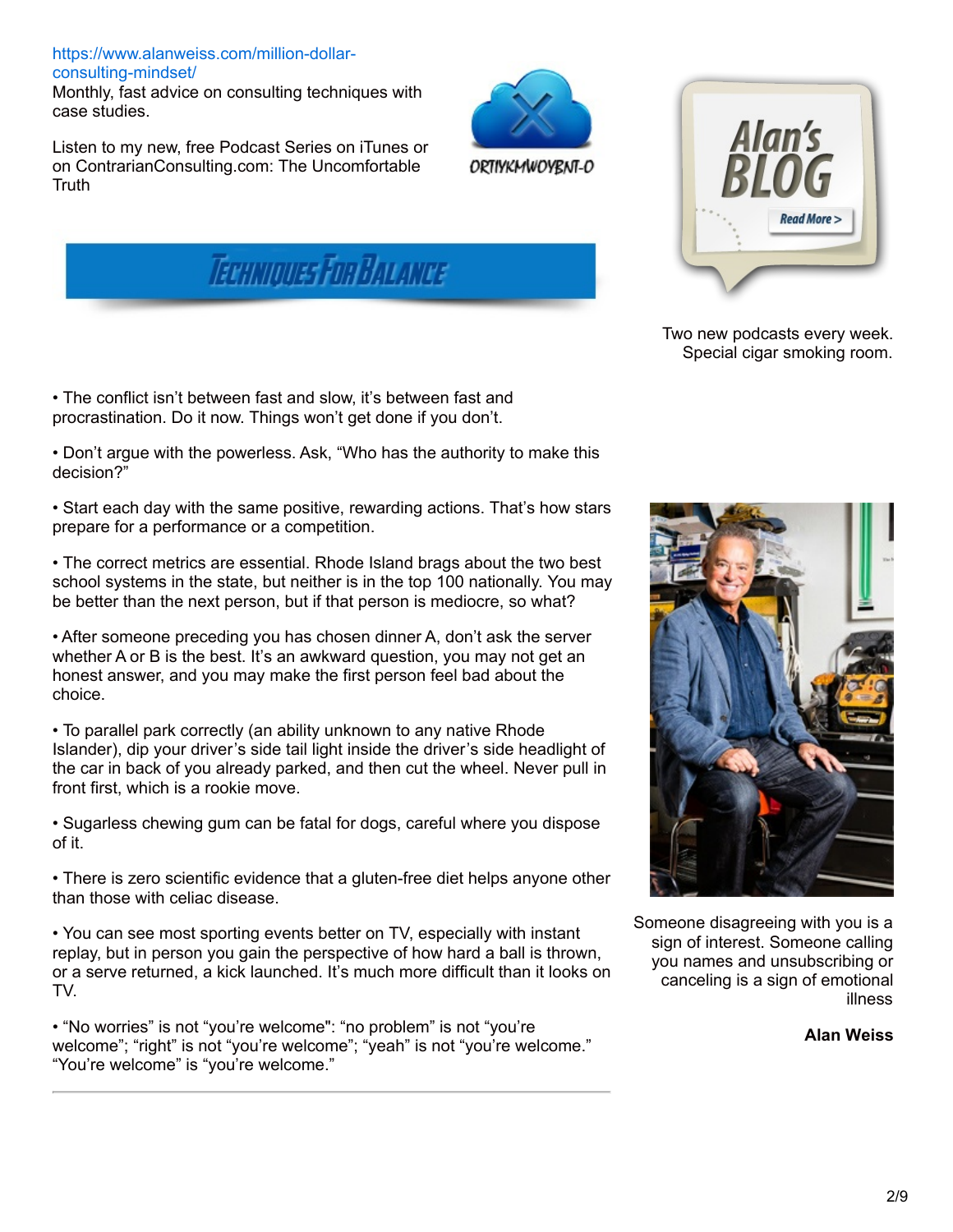

I remember working in my early years as a consultant with a company that had a defective product problem. They responded by sending two of the products for every one returned. That's right, they sent two defective products to atone for the original defective product. My company told them to find the cause of the defect, but they got all tangled up in blame and politics, and the company went under.

We often pride ourselves on "contingent" action. That is, we're proud that we corrected ourselves once we found we were lost. Or we spend a lot of money on fire insurance. Or we jury-rig something to work that wasn't assembled correctly the first time. And those are, of course, important traits.

But they aren't the most important traits. We waste time being lost and may be late or inconvenience people. We won't prevent fires with insurance, especially if we have poor building codes or allow people to smoke in dangerous settings. The jury-rigged will never perform as well as the original assembly's integrity.

It's important to do things right the first time, or at least to find out why we didn't so we don't repeat the error. That's important with raising children, forming relationships, and determining your future. You want to steer your kids away from trouble, not have to "rehabilitate" or treat them later. You want to deal with relationship issues without have to wind up in a therapist's office. You hope that the sprinkler system and fire insurance is never needed because you've been attentive to preventing fires.

Contingent action—which address effects, not cause—is expensive, time consuming, and embarrassing. And it's nowhere near as effective as preventive action—addressed at possible causes. After the sprinkler system does what it must, the furniture is ruined. After you get back on the right course after being lost, you've still squandered a lot of time.

Take a look around. Do you find yourself, at home or at work, spending a lot of time dealing with symptoms and effects you'd rather have avoided altogether? If so, change your focus to preventive action. Stop fighting fires and start preventing them.



Have you met people who turn every single issue into something about them? They fail to comprehend others' positions, and simply assume their experience covers everyone. And they'll bend that experience to suit.

I might say, "That was a tough break last night when the player had to leave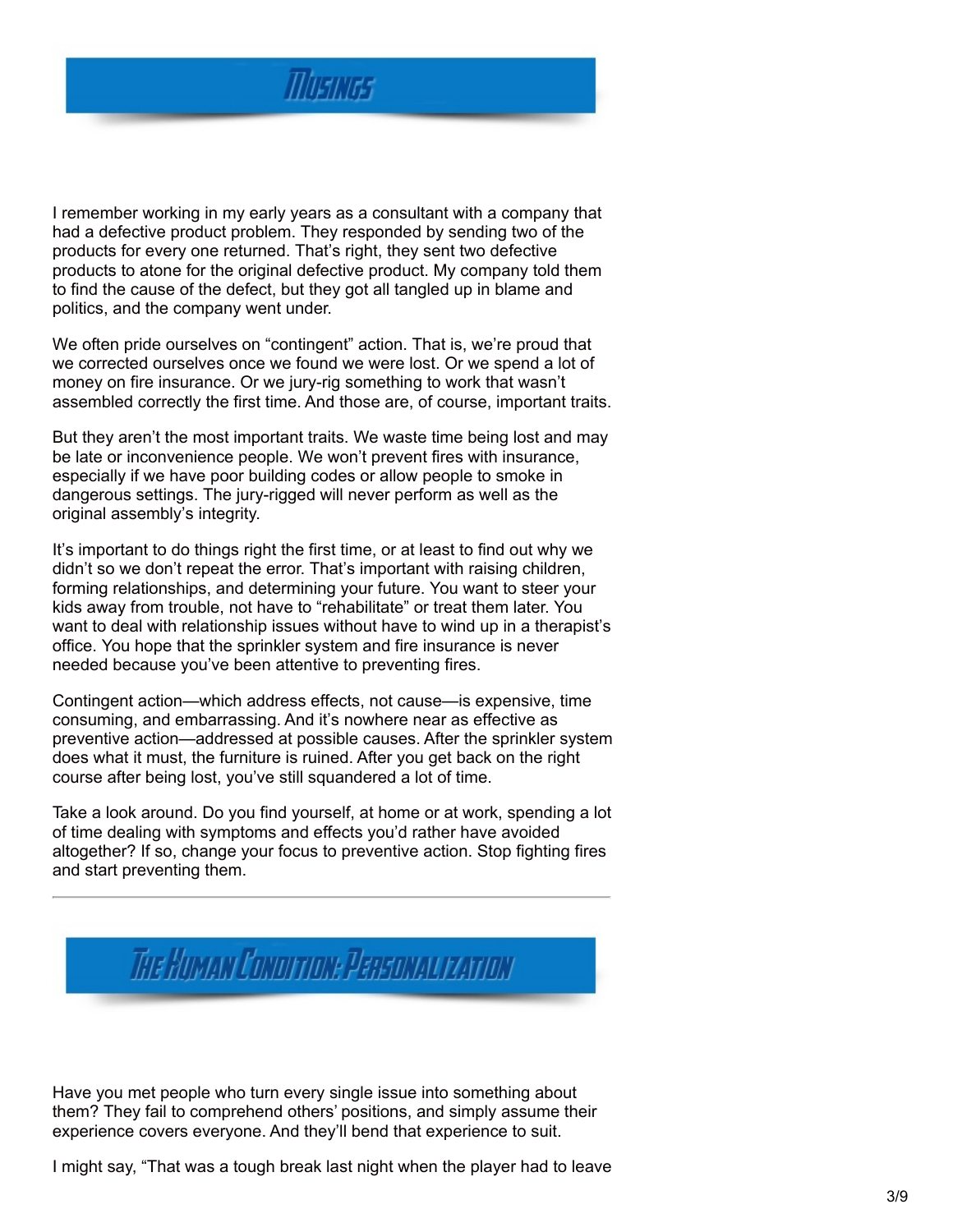the game because the ball hit him." And the other person will respond, "My son had a ball hit him and the insurance company wouldn't pay because he didn't miss any school and the tests were negative. This is the problem with insurance in this country…." and off we go.

There is a huge quotient of obliviousness in these transactions. I might say, "The Japanese restaurant last night had fresh uni," and the other person says, "The Japanese are killing whales under the guise of scientific research and we ought to stop enabling them."

I regularly have to deal with people who feel free to voice their opinions without any basis or experience. A third party will ask, "If you have experience with this kind of technology…" and the other person will say, "I've never used it but I'd suggest you do the following..."

I've had people give me advice about vacation sites they've never been to, and I've had them recommend things they've never done. Their frame of reference—their view of the universe—is Ptolemaic: everything revolves around them.

When I ask for a recommendation for a steak restaurant, I don't expect someone who doesn't eat meat to chime in, much less advise me on her recommendations for my health and a fish diet. I remember a guy looking at my Ferrari once and critiquing it. "Have you ever owned or driven one?" I asked. When he had to admit he had not, I said, "Well hold your critique until you do, because right now you have no idea what you're talking about."

We need to stop these people in their tracks. They're trying to work our experiences into their agendas. It's time to end that meeting.

*Unu Han This Tey ou Know The Wan HETISENLESSLYTTEHEN TISE* 

A man walked out of the Aminta Resort in Stressa, Italy, a "5.5" star resort, and kindly offered us a ride in his van into the small town a mile or so away. We happily accepted. He was very pleasant and well spoken. When we disembarked in town I asked if he always wore a suite and tie to drive the van.

"Not for the van," he said, "but because I'm the general manager of the hotel."

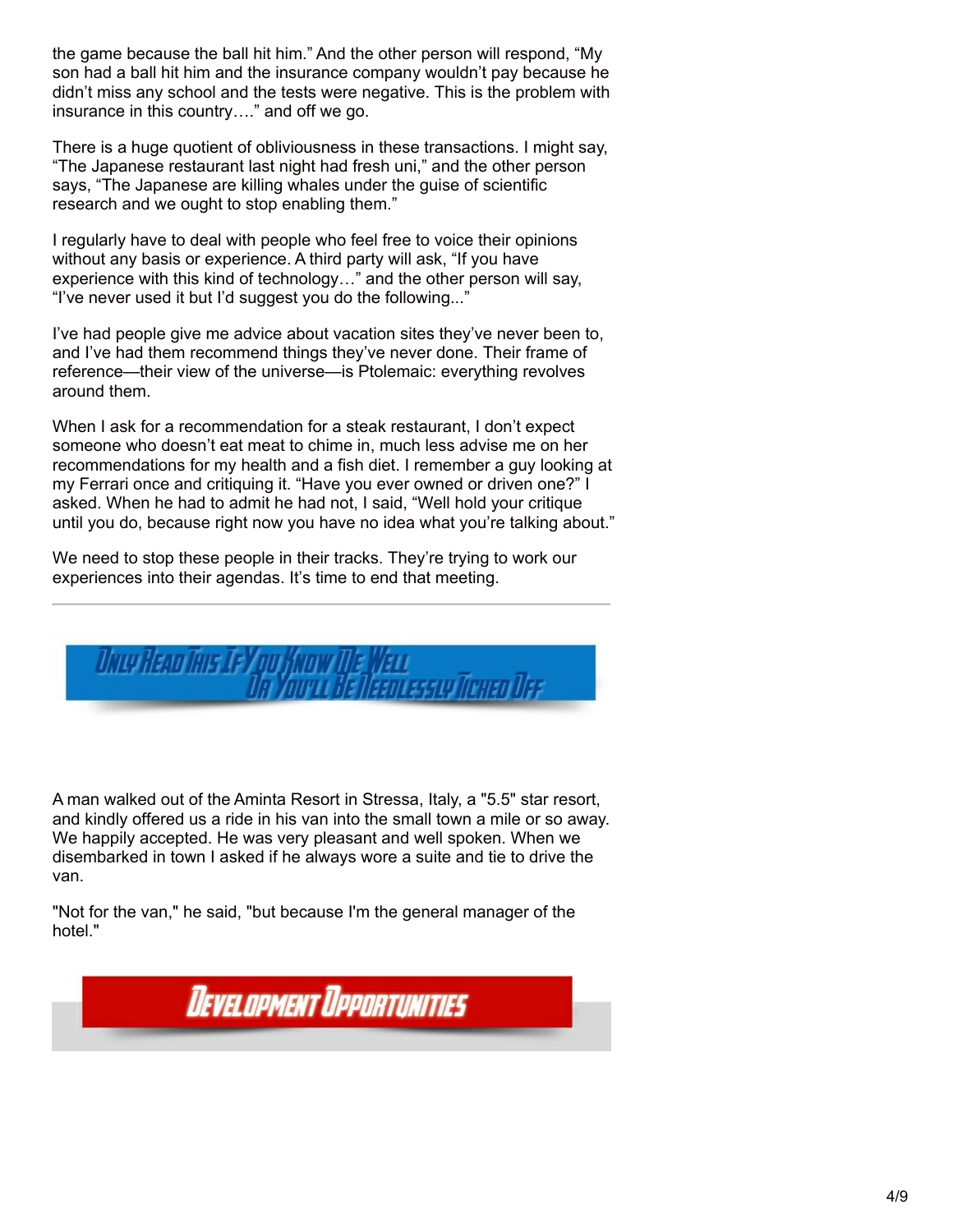# **NEW: THE [MASTER](https://www.alanweiss.com/growth-experiences/the-master-class-workshop/) CLASS**

I ran Master Class in June and it was so successful that many of the participants have signed up for the next installment in June of next year. But you can attend a repeat of this past one, 12 people only and 10 seats are open, by going here: https://www.alanweiss.com/growth[experiences/the-master-class-workshop](https://www.alanweiss.com/growth-experiences/the-master-class-workshop)

Here's an example of the feedback, from Colleen Francis:

- The Master Class worked us hard. I was particularly struck on Friday morning when a new exercise left us all dumbfounded, with no answers.

- The role plays were extensive, sudden and provided excellent learning points on delivery, reframing and communication style.

- We need to be outrageous but not ridiculous and there is a fine line.

- Being prescriptive in the sales process helps us to get to true value faster and more accurately.

- We need to think bigger - like raising my fees 2.5x bigger.

Best event of the year so far! I'll be back in June of 2018. Thanks Alan!

**Join us:** The [Master](http://www.alanweiss.com/growth-experiences/the-master-class-workshop/) Class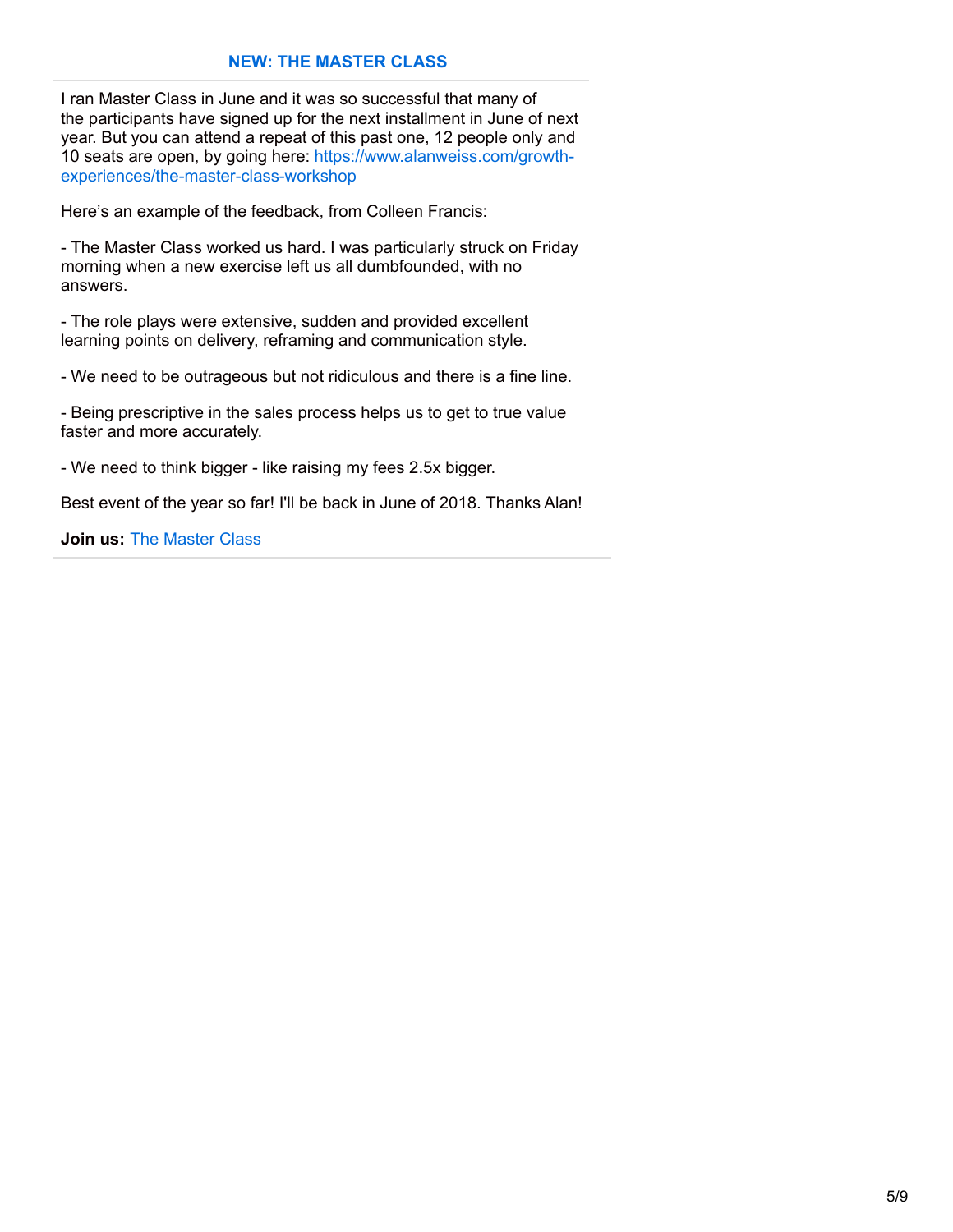#### **NEW: [SHAMELESS](https://www.alanweiss.com/growth-experiences/shameless-meets-social/) MEETS SOCIAL**

#### **How to leverage social media to grow dramatically with less labor**

Lisa Larter, master social media marketing strategist, and I are hosting a brand new experience in Naples, which includes:

- How to "live" in a shameless social media mindset. Do you really think about "going on to the electrical grid" every time you turn on the toaster? Why would social media marketing be any different?
- How to easily create a one-minute shameless Facebook live stream video that you can use over and over again on any platform. And you'll do it with us and your colleagues after we demonstrate it.
- How to create dramatic IP quickly *and daily*, and shamelessly promote it on social media to accelerate business growth
- Five shameless strategies you probably haven't considered using on social media to elevate your brand immediately.

**Limited attendance! Go here for far more details on a program that can accelerate your business [immediately:](https://www.alanweiss.com/growth-experiences/shameless-meets-social/)** Shameless Meets Social

#### **NEW: EVERGREEN [RELATIONSHIPS](https://www.alanweiss.com/growth-experiences/never-ending-value-evergreen-relationships-lifelong-business/) AND MILLION DOLLAR CLIENTS**

Colleen Francis, the global sales strategy thought leader, joins me for an intense session on creating annuity clients which, over the years, provide seven figures in income. Consultants believe that the key to building a huge, fulfilling practice is signing six-figure deals with every new customer. Just like baseball hitters who only swing for home runs, they also lead the league in strikeouts. The truth is that hitters who simply get on base score more runs.

The fastest path to annuity clients (clients generating strong sevenfigures during your relationship) *begins with five figure deals*. The secret is knowing *who to target and how to grow your perceived value and, consequently, their business with you.*

**Limited [attendance!](https://www.alanweiss.com/growth-experiences/never-ending-value-evergreen-relationships-lifelong-business/) Learn more and register here:** Evergreen Relationships and Million Dollar Clients

#### **NEW: LIVESTREAM [WORKSHOPS](https://www.alanweiss.com/growth-experiences/livestream-experiences-2018/) 2018**

Join me for one or both of my new monthly series in 2018: The Genesis of the Sale, and Exponential Growth. There will be live questions during the broadcasts from global viewers, and they'll be recorded for viewing at your leisure, as well. Both occur on the same day, consecutively, each month (except July and August).

**See the detailed agenda and sign up here:** [Livestream](https://www.alanweiss.com/growth-experiences/livestream-experiences-2018/) Workshops 2018

**NEW: THE FOURTH MILLION DOLLAR [CONSULTING](https://www.alanweiss.com/growth-experiences/million-dollar-consulting-convention-2018/)**[®](https://www.alanweiss.com/growth-experiences/million-dollar-consulting-convention-2018/) **[CONVENTION](https://www.alanweiss.com/growth-experiences/million-dollar-consulting-convention-2018/)**

**April 18-20, 2018, Boston**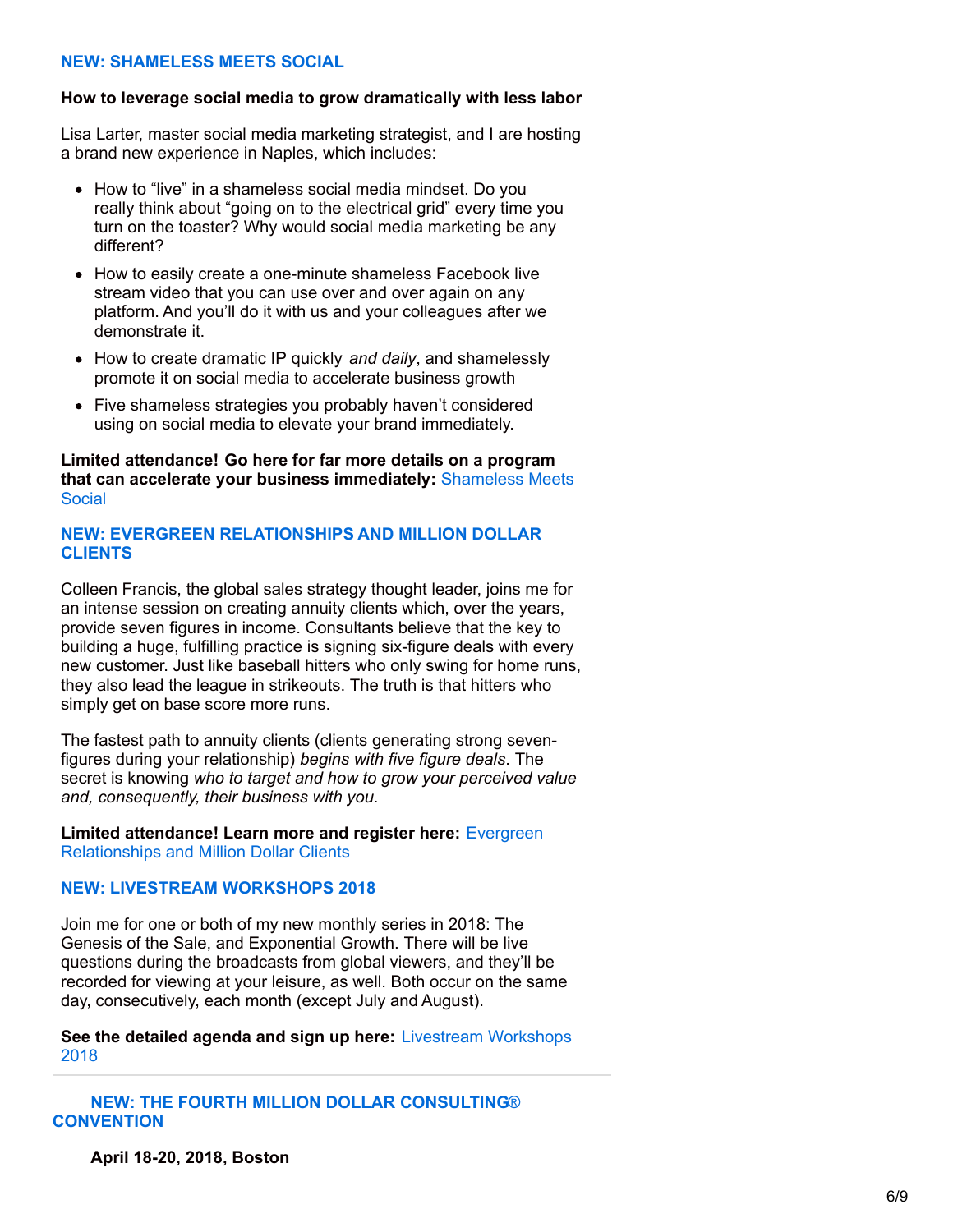Featuring my special guest Chip Bell, general sessions by Suzanne Bates and Dorie Clark, 12 concurrent sessions, networking events, cocktail reception, and…me! We already have nearly 100 people on board, join us for what participants call "the best event of its kind in the world":

# **Sign up here: The Fourth Million Dollar [Consulting®](https://www.alanweiss.com/growth-experiences/million-dollar-consulting-convention-2018/) Convention**

# **NEW: [LIFETIME](https://www.alanweiss.com/store/online-learning/alans-million-dollar-consulting-growth-access/) GROWTH ACCESS**

My collected IP in text, video, audio, workshop, and electronic availability, about \$75,000 worth from the past decade and more, is available for one payment for lifetime membership. This was formerly up to  $$4,500$  annually, and is now  $$2,500$  for lifetime access, and we are continually adding new IP.

# **Go here: [Lifetime](https://www.alanweiss.com/store/online-learning/alans-million-dollar-consulting-growth-access/) Growth Access**

## **Endorsed [Programming](http://www.alanweiss.com/growth-experiences/licensed-and-endorsed-development-experiences/)**

I offer fabulous resources through global experts in areas such as positioning, wealth building, fitness, social media excellence, coaching, and other areas, all of whom I personally work with and support. Consider this your "galaxy of expertise." Note that we now offer self-publishing ranging from ghost writing to editing, from artwork and design to printing.



### **Learn more: Endorsed [Programming](http://www.alanweiss.com/growth-experiences/licensed-and-endorsed-development-experiences/)**

Learn More >

## LIVESTREAM [WORKSHOPS](https://www.alanweiss.com/growth-experiences/livestream-workshops/) 2017

Watch a one-hour workshop, rich in content, and ask questions while in progress, no matter where you are in the world. They are also recorded, in case you can't make the live event or want to retain the actual broadcast. I'm offering six, you can join any time and receive past episodes, as detailed below, at \$75 each, or \$400 for all six.

## **You can register here: Livestream [Workshops](https://www.alanweiss.com/growth-experiences/livestream-workshops/)**

Schedule:

• Feb. 23, 2017: The Strategist - How to set strategies for organizations or individuals (Completed but available on recording)

• Apr. 18, 2017: The Innovator - A methodology for systematic innovation

• Jun. 13, 2017: Creating 6-figure Projects - Consistently and effectively

• Sep. 19, 2017: The Advisor - Advisory work as your primary intervention

• Oct. 17, 2017: Abundance - The mindset of success, happiness, and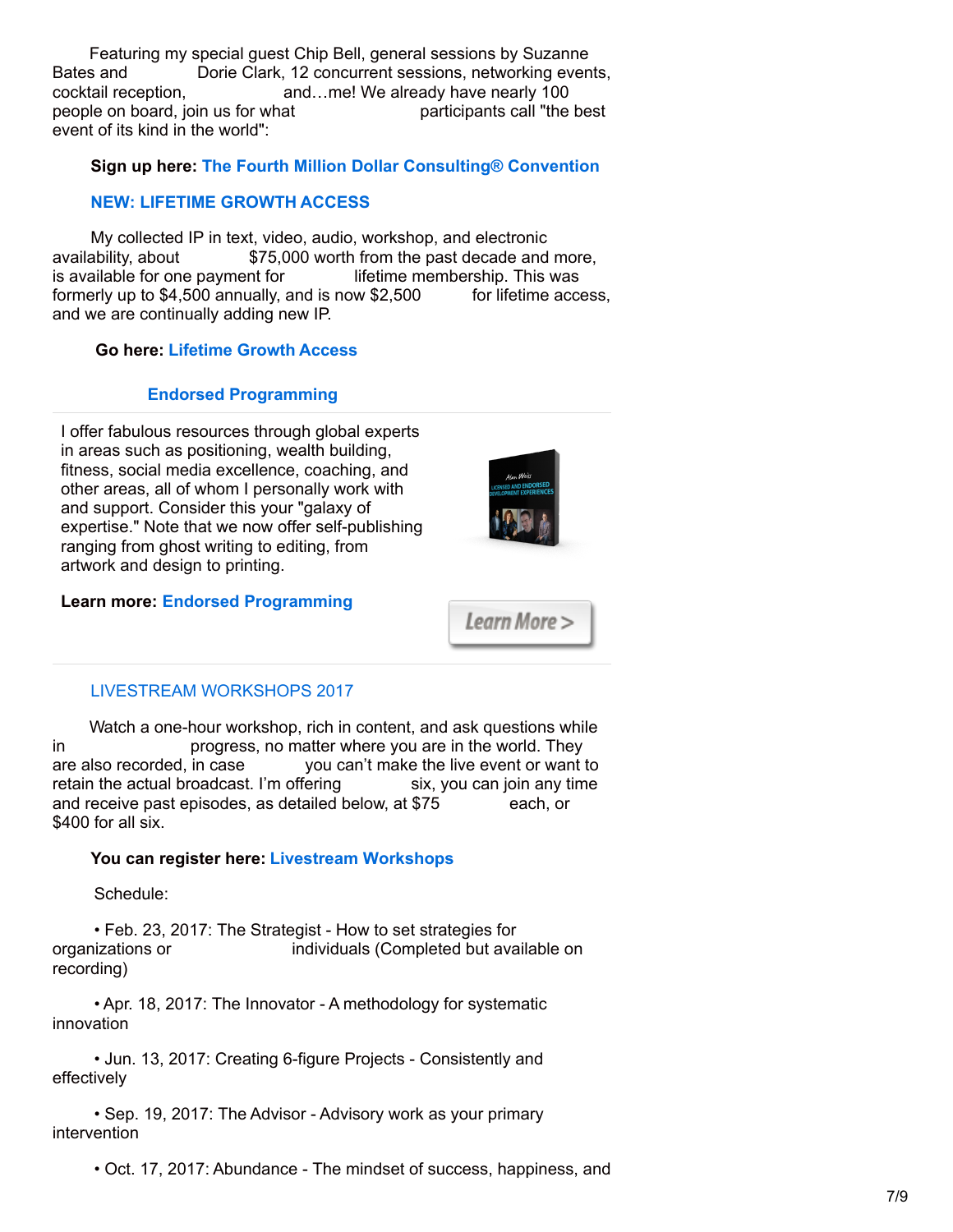• Nov. 16, 2017: The Expert - How to command a room, discussion, and direction

# PRIVATE TO MY [COMMUNITY](mailto:alan@summitconsulting.com)

Join me in New York on October 19-20 for two days on general business growth, from marketing to fees, proposals to reduction in labor. Only \$1,400. For entry, send me an email at [alan@summitconsulting.com](mailto:alan@summitconsulting.com).

# FREE PODCASTS: THE [UNCOMFORTABLE](https://itunes.apple.com/podcast/alan-weiss-the-uncomfortable-truth/id1208575899?mt=2) TRUTH

#### **My new podcast series, twice monthly, on iTunes:**

#1: Control: How to maximize control of your life and not surrender your future.

#2: Energy: How the Second Law of Thermodynamics can erode your business and your life if you don't renew yourself.

#3: Fear Not: Roosevelt was right, and we ought to stop being frightened by everything that goes "bump" in the night.

#4: Marketing Magic: A manifesto on marketing—and buying realities and why usage trumps functionality.

#5: Myths: A memorial service to the many friends you lost when they went swimming 55 minutes after having lunch.

#6: Polarization: The vast, ignorant error in believing people who disagree with you are stupid.

#7: The Aggrieved: Why whatever you perceive your condition to be doesn't warrant a vote in Congress or a newscast.

#8: Conservatism: Why we are far too timid in our lives and work and how to stop playing a "prevent defense."

#9: Degradation: How standards begin to erode and what we can do to correct it.

#10: Overprotection: The cosseting of youth, and how it's leaving them vulnerable in the real world.

#11: Overkill: Pounding away until the point is crushed under the weight of redundancy.

#12: Denial: Why we make ostriches' behavior in the face of threat seem reasonable.

#13: Selecting: We "settle" in stead of deliberately choosing what's best for us, and we need to stop that.

#14: Contrarianism: Why taking an opposite view is a public service and how to do it.

#15: Who Loves You?: Who's got your back and how you can tell, and why it's important.

#16: No, You Can't: A different perspective on the popular—and